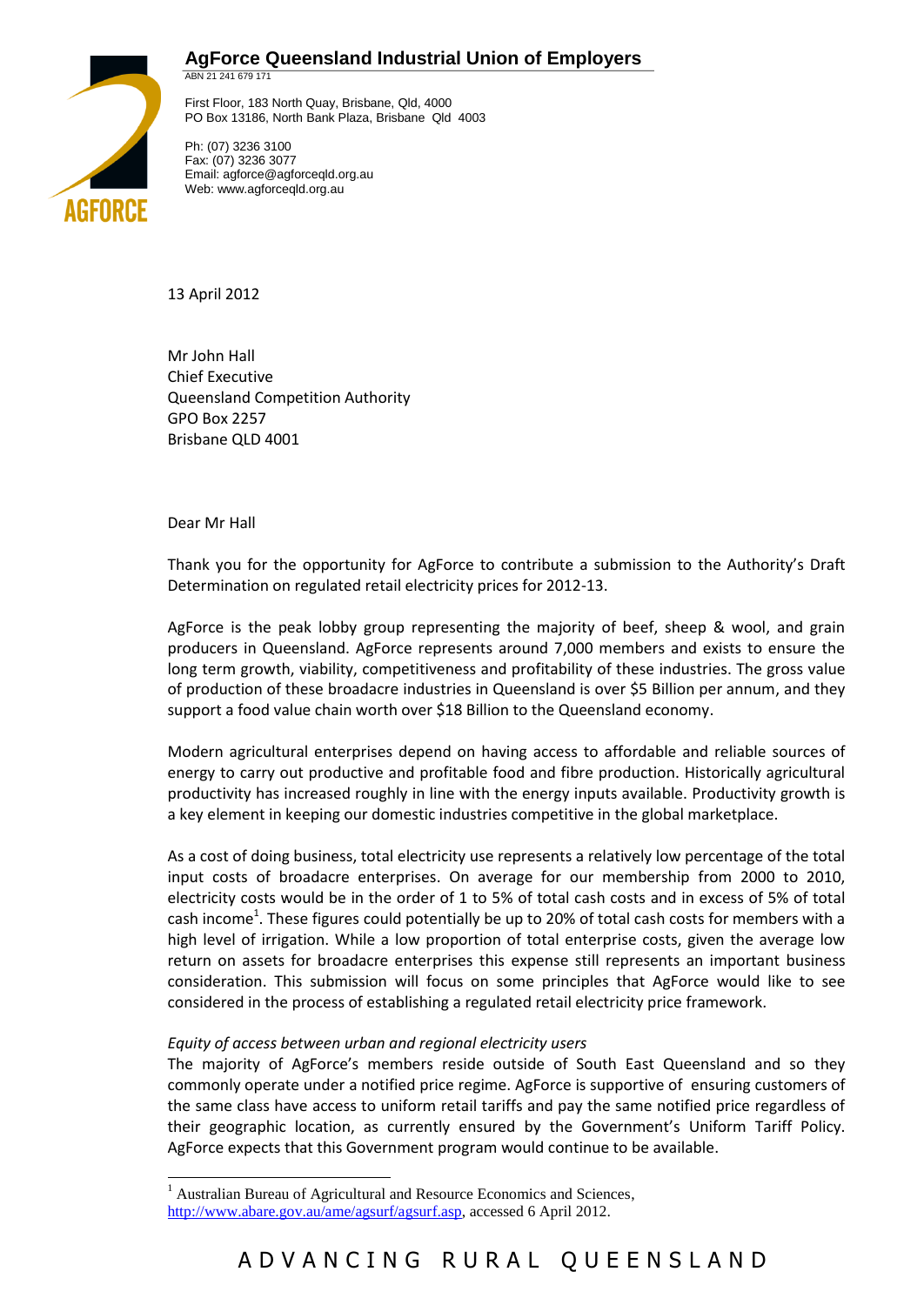## *Lower off-peak electricity prices are needed to improve management of peak demand*

Generally the suggested tariff structure will see reduced peak usage costs and increased off peak variable charges, combined with increased fixed charges and service fees. The QCA was directed by the Minister in 2009 to review the price-setting methods to better reflect the costs of supplying electricity, improve long-term management of peak electricity demand and to encourage efficiency. The proposed new tariffs would likely result in businesses having a reduced motivation to use electricity during off-peak periods. For example, farmers moving from Tariff 62 to 22 would see an increase in electricity costs during off-peak periods (night and weekends) and a reduction in usage costs per kWh during the 7 am to 9 pm period. The residual lower prices per kWh for off-peak use in comparison to peak use is unlikely to compensate for the additional labour costs involved in running infrastructure between 9pm and 7am. The QCA should consider reducing off-peak variable tariffs to manage this potentially increased peak energy demand.

### *Longer consultation periods are needed following the release of the draft determination*

Given the much greater fixed charge (service fee per metering point) for the proposed Tariff 41 compared to Tariff 66 it is unlikely that producers will move to that tariff. It is possible that a greater number will move to the proposed Tariff 20, although data around member's intentions towards tariffs under the new scheme is unavailable due to the short 2-week period for consultation following the release of the draft determination. In setting pricing, the Authority must determine if any transitional arrangements are needed and develop an appropriate tariff for customers who are supplied under the Rural Subsidy Scheme, or are located in a drought declared area. AgForce would call on the Authority to lengthen consultation periods following the release of its Draft Price Determination and before publishing its Final Price Determination. A 2 week period is insufficient to undertake appropriate member consultation.

### *A 2-year transition period would improve capacity to adjust businesses*

Past consultations by the QCA, including with the Queensland Farmers Federation, have highlighted that some farmers had made significant investment decisions based on the current tariff structure and that moving to new tariffs (e.g. Tariff 37 to 22) may require considerable capital investment to adapt business models and processes. A single year of concessional pricing (20% of total cost increase) on a limited number of tariffs before the full impact of the removal of a pre-existing tariff is applied is welcomed but insufficient for many enterprises to adjust appropriately. Where significant investment has occurred, AgForce would be supportive of a 2 year transition period for tariff changes to allow upgrading or replacement of equipment and give those customers more time to adjust before the full impact of altered pricing was felt.

#### *Appropriate Government assistance programs should be in place before tariff changes occur*

As a general principle, the Authority suggested that any social welfare concerns arising from tariff changes would be best addressed through direct assistance by the Government rather than by continuing to distort electricity prices with concessional tariffs. In setting the new tariff structure, will the Authority confirm that it has approached the State Government to confirm that the Government will have in place these direct assistances before the new tariffs become active? If not it raises questions about how the new tariffs will affect customers who are supplied under the Rural Subsidy Scheme, or are located in a future drought declared area.

### *Recognition of flow-on costs*

The modelling work that is included in the Authority's draft determination does not seem to account for the flow-on costs to some farmers that a change in electricity tariffs will likely to mean, in addition to the direct electricity costs on each business. For example, water suppliers such as Sunwater would be similarly affected by electricity pricing and would in turn pass any additional costs onto farmers through increased water charges. Such flow on costs should be considered by the Authority when establishing appropriate tariffs for rural customers.

# A D V A N C I N G R U R A L Q U E E N S L A N D